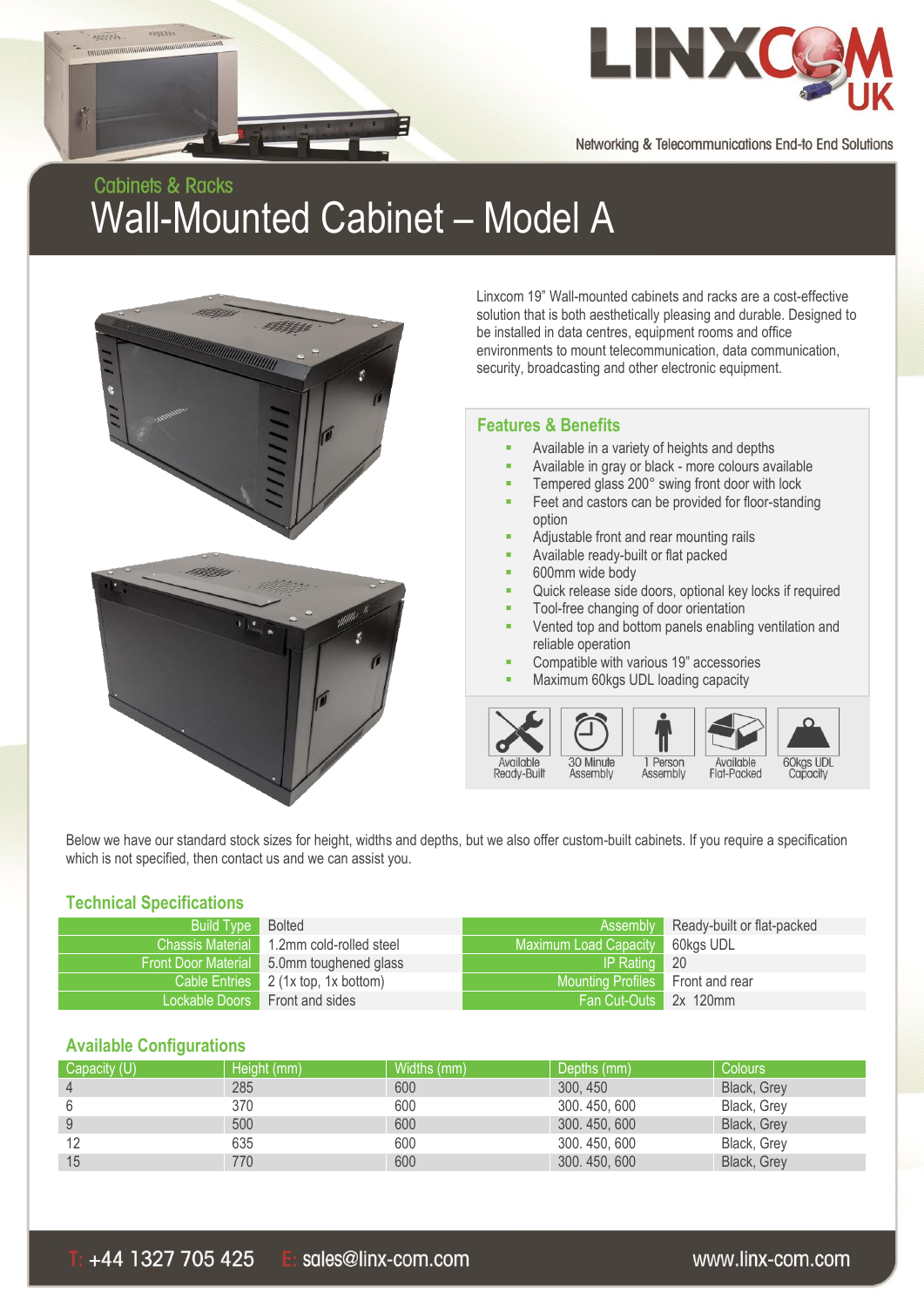



Networking & Telecommunications End-to End Solutions

# **Cabinets & Racks** Wall-Mounted Cabinet – Model A

**Technical Drawings**



## **Technical Specifications**

| Part                    | <b>Material</b>                                    | Surface                            |
|-------------------------|----------------------------------------------------|------------------------------------|
| <b>Top Panel</b>        | SPCC Cold-Rolled Steel 1.0mm                       | Powder Coated/Vented Front & Sides |
| Frame                   | SPCC Cold-Rolled Steel 1.0mm                       | Powder Coated                      |
| Front Door              | Toughened Glass 5m/SPCC Cold-Rolled<br>Steel 1.2mm | <b>Powder Coated/Vented Sides</b>  |
| Side Panel              | SPCC Cold-Rolled Steel 1.0mm                       | Powder Coated/Vented (Optional)    |
| Vertical Mounting Rail  | SPCC Cold-Rolled Steel 1.2mm                       | <b>Powder Coated</b>               |
| L Support Bracket       | SPCC Cold-Rolled Steel 1.0mm                       | <b>Powder Coated</b>               |
| <b>Back Panel</b>       | SPCC Cold-Rolled Steel 1.2mm                       | Powder Coated                      |
| Horizontal Beam         | SPCC Cold-Rolled Steel 1.2mm                       | <b>Powder Coated</b>               |
| <b>Bottom Panel</b>     | SPCC Cold-Rolled Steel 1.0mm                       | Powder Coated/Vented Front & Sides |
| <b>Mounting Bracket</b> | SPCC Cold-Rolled Steel 1.0mm                       | <b>Powder Coated</b>               |